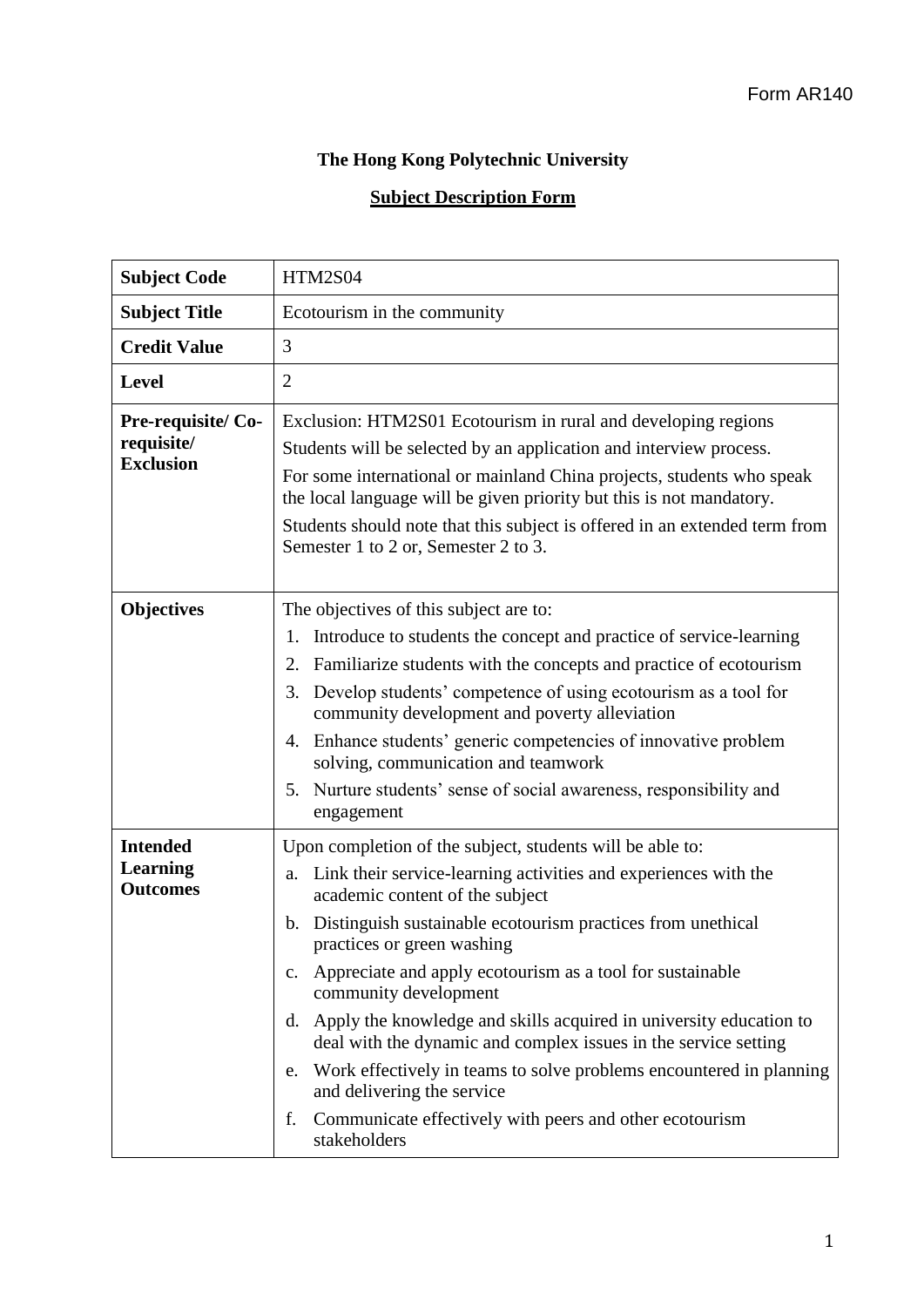|                                                    | Demonstrate empathy for people in the community with diverse<br>g.<br>needs and develop a sense of civic responsibility                                                                                                                                                                                                                                                                                                                                |  |  |  |  |  |  |  |
|----------------------------------------------------|--------------------------------------------------------------------------------------------------------------------------------------------------------------------------------------------------------------------------------------------------------------------------------------------------------------------------------------------------------------------------------------------------------------------------------------------------------|--|--|--|--|--|--|--|
|                                                    | Reflect on their role and responsibilities both as a professional and<br>h.<br>global citizen in their chosen discipline and as a future leader                                                                                                                                                                                                                                                                                                        |  |  |  |  |  |  |  |
| <b>Subject</b><br>Synopsis/Indicati<br>ve Syllabus | The topics in the course syllabus cover three major areas:                                                                                                                                                                                                                                                                                                                                                                                             |  |  |  |  |  |  |  |
|                                                    | Concept and Practice of Service-learning:<br>1.                                                                                                                                                                                                                                                                                                                                                                                                        |  |  |  |  |  |  |  |
|                                                    | Principles, concepts and myths of service-learning                                                                                                                                                                                                                                                                                                                                                                                                     |  |  |  |  |  |  |  |
|                                                    | Benefits of service-learning to students and the community                                                                                                                                                                                                                                                                                                                                                                                             |  |  |  |  |  |  |  |
|                                                    | Ethical issues in service-learning                                                                                                                                                                                                                                                                                                                                                                                                                     |  |  |  |  |  |  |  |
|                                                    | Basic concepts and theories of social problems, developments<br>and justice                                                                                                                                                                                                                                                                                                                                                                            |  |  |  |  |  |  |  |
|                                                    | Social responsibilities of global citizens as intellectuals and<br>professionals                                                                                                                                                                                                                                                                                                                                                                       |  |  |  |  |  |  |  |
|                                                    | Proper attitudes and behaviours in service delivery                                                                                                                                                                                                                                                                                                                                                                                                    |  |  |  |  |  |  |  |
|                                                    | Reflection as a tool for learning                                                                                                                                                                                                                                                                                                                                                                                                                      |  |  |  |  |  |  |  |
|                                                    | 2. Discipline-Specific Concepts, Issues and Skills<br>Some basic concepts in ecotourism<br>Ecotourism as a tool for community development and poverty<br>٠<br>alleviation<br>Understand stakeholders' perspectives in ecotourism<br>٠<br>development                                                                                                                                                                                                   |  |  |  |  |  |  |  |
|                                                    | Challenges and issues for quality ecotourism and management<br>Moral and ethical considerations for communication: Cultural<br>sensitivity- minimized negative and maximized positive impacts<br>Responsible tourists: Code of ethics for ecotourists<br>Assessment and evaluation of ecotourism resources<br>Identify, plan and promote ecotourism resources for sustainable<br>community development such as marketing, education, and<br>assessment |  |  |  |  |  |  |  |
|                                                    | Project-Specific Concepts, Issues and Skills<br>3.                                                                                                                                                                                                                                                                                                                                                                                                     |  |  |  |  |  |  |  |
|                                                    | Understanding the historical, cultural, economic and socio-<br>political background of the communities                                                                                                                                                                                                                                                                                                                                                 |  |  |  |  |  |  |  |
|                                                    | Workshop on story writing, business writing, conducting<br>٠<br>training, and marketing                                                                                                                                                                                                                                                                                                                                                                |  |  |  |  |  |  |  |
|                                                    | Health, safety and other issues relevant to the service project                                                                                                                                                                                                                                                                                                                                                                                        |  |  |  |  |  |  |  |
|                                                    | Moral and ethical concerns specific to the project and<br>beneficiaries                                                                                                                                                                                                                                                                                                                                                                                |  |  |  |  |  |  |  |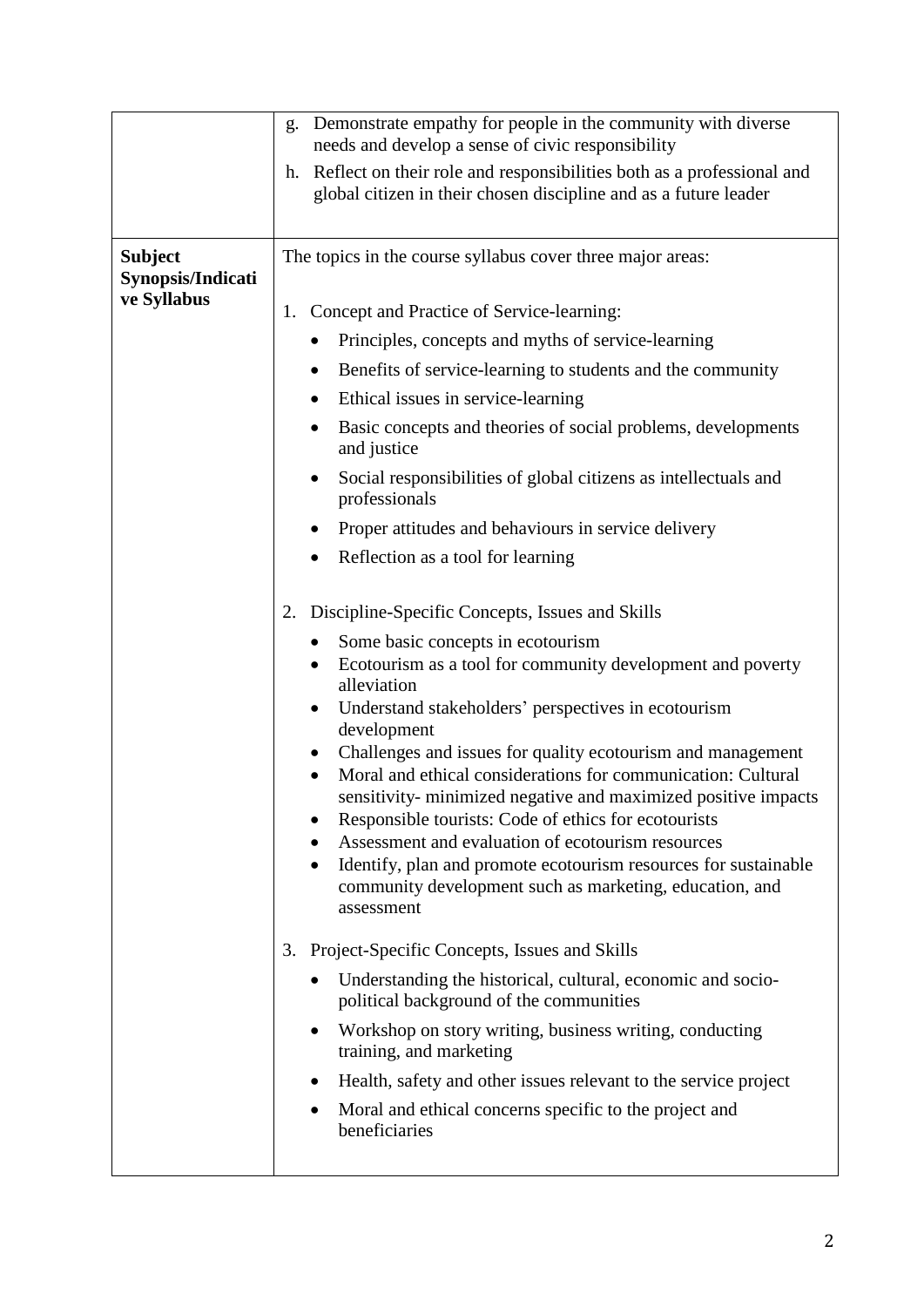| <b>Methodology</b> | 1. e-Learning Module<br>The e-learning module is developed and delivered by the Service-<br>Learning and Leadership Office, consisting of readings, exercises and<br>assessments that are designed to introduce students to the basic concept                                                                                                                                                                                                                                                                                                                                      |  |  |  |  |  |  |  |
|--------------------|------------------------------------------------------------------------------------------------------------------------------------------------------------------------------------------------------------------------------------------------------------------------------------------------------------------------------------------------------------------------------------------------------------------------------------------------------------------------------------------------------------------------------------------------------------------------------------|--|--|--|--|--|--|--|
|                    |                                                                                                                                                                                                                                                                                                                                                                                                                                                                                                                                                                                    |  |  |  |  |  |  |  |
|                    | and practice of service-learning.                                                                                                                                                                                                                                                                                                                                                                                                                                                                                                                                                  |  |  |  |  |  |  |  |
|                    | Students are required to successfully complete and pass the e-learning<br>module within the first few weeks of the semester in which they are<br>taking the subject.                                                                                                                                                                                                                                                                                                                                                                                                               |  |  |  |  |  |  |  |
|                    | 2. Discipline-Specific Seminars and/or Workshops                                                                                                                                                                                                                                                                                                                                                                                                                                                                                                                                   |  |  |  |  |  |  |  |
|                    | These seminars and/or workshops are designed and conducted to equip<br>students with the ecotourism knowledge and skills required for planning<br>and conducting the service-learning project.                                                                                                                                                                                                                                                                                                                                                                                     |  |  |  |  |  |  |  |
|                    | 3. Project-Specific Seminars and/or Workshops                                                                                                                                                                                                                                                                                                                                                                                                                                                                                                                                      |  |  |  |  |  |  |  |
|                    | The project-specific seminars and/or workshops are designed to:(a)<br>develop students' understanding of the targeted community, as well as<br>other issues relating to the service-learning project, (b) provide training<br>for students in generic skills in planning and delivering the service<br>project. Experts and speakers from outside the subject-offering<br>department (e.g. Service-Learning and Leadership Office, NGOs) will be<br>invited to contribute to some of these sessions as appropriate. Where<br>possible, a hands-on interactive format will be used. |  |  |  |  |  |  |  |
|                    | Students are expected to attend all of the discipline-specific and project-<br>specific seminars and workshops and successfully complete all of the<br>required assignments/learning tasks.                                                                                                                                                                                                                                                                                                                                                                                        |  |  |  |  |  |  |  |
|                    | 4. Service-learning Projects                                                                                                                                                                                                                                                                                                                                                                                                                                                                                                                                                       |  |  |  |  |  |  |  |
|                    | The service-learning projects are designed to develop students' generic<br>competencies of innovative problem-solving, teamwork and<br>communication, and enhance students' sense of social awareness,<br>responsibilities and engagement.                                                                                                                                                                                                                                                                                                                                         |  |  |  |  |  |  |  |
|                    | Students are required to:                                                                                                                                                                                                                                                                                                                                                                                                                                                                                                                                                          |  |  |  |  |  |  |  |
|                    | 1. research and study materials related to the project site<br>2. attend and participate in all site inspection activities, which may<br>be out of the class time and during the weekend<br>3. implement the project in Semester $1 + 2$ or Semester $2 + 3$<br>(duration: about 40 hours or 5-7 days depending on the<br>destination/location/community needs)<br>4. serve target communities in Hong Kong or in a developing<br>destination                                                                                                                                      |  |  |  |  |  |  |  |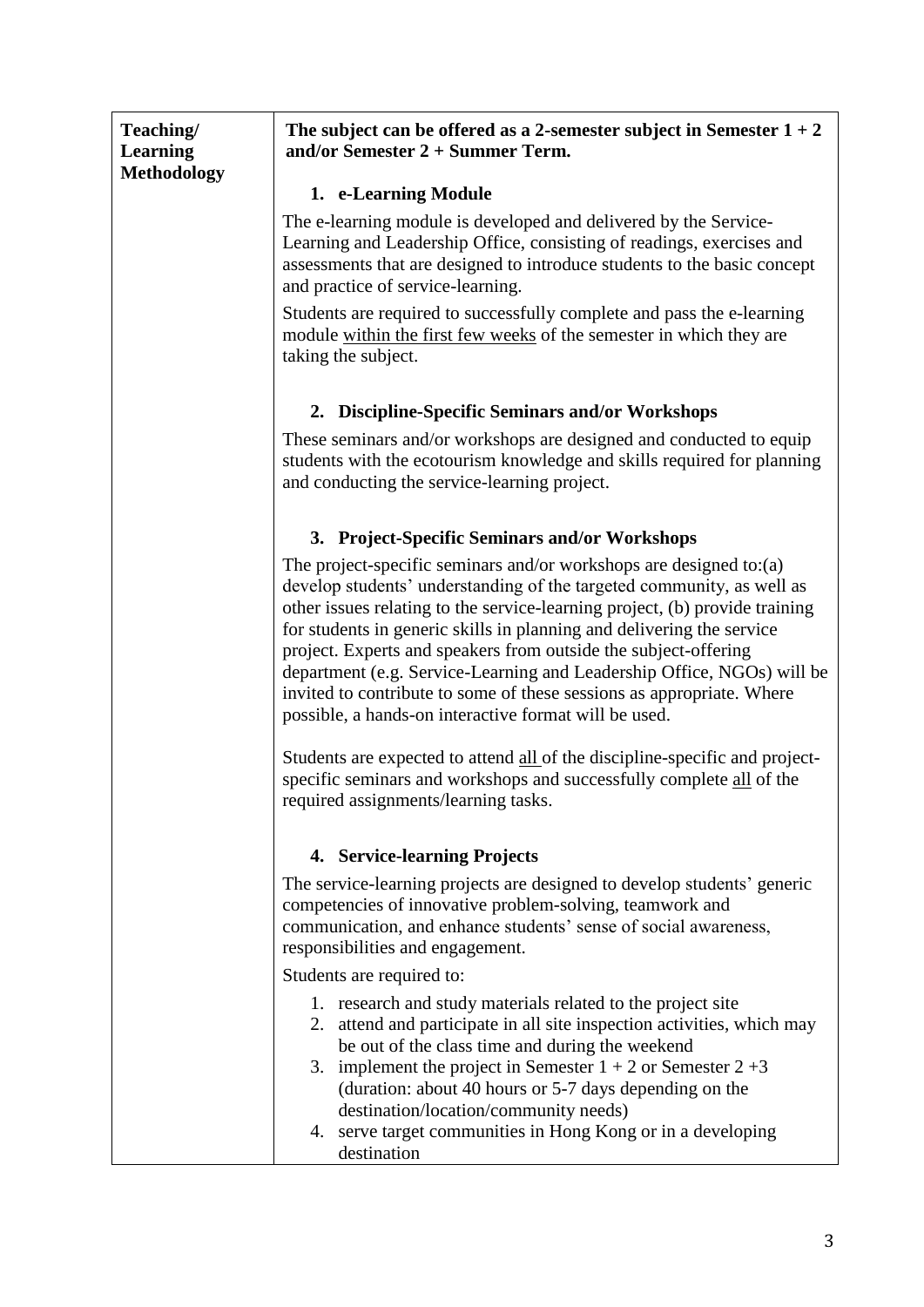|                                        | 5. provide their knowledge and skills to support the local                                                                                                                                                                                                                                                       |  |  |  |  |  |  |  |
|----------------------------------------|------------------------------------------------------------------------------------------------------------------------------------------------------------------------------------------------------------------------------------------------------------------------------------------------------------------|--|--|--|--|--|--|--|
|                                        | community to develop/enhance sustainable ecotourism such as:                                                                                                                                                                                                                                                     |  |  |  |  |  |  |  |
|                                        | Assess/review the potential ecotourism resources for<br>a.                                                                                                                                                                                                                                                       |  |  |  |  |  |  |  |
|                                        | ecotourism development and maintenance                                                                                                                                                                                                                                                                           |  |  |  |  |  |  |  |
|                                        | b. Meet, interview, and interact with local community                                                                                                                                                                                                                                                            |  |  |  |  |  |  |  |
|                                        | members for cultural and customs exchange and                                                                                                                                                                                                                                                                    |  |  |  |  |  |  |  |
|                                        | documentation                                                                                                                                                                                                                                                                                                    |  |  |  |  |  |  |  |
|                                        | c. Design promotional materials and branding for the project                                                                                                                                                                                                                                                     |  |  |  |  |  |  |  |
|                                        | site and community                                                                                                                                                                                                                                                                                               |  |  |  |  |  |  |  |
|                                        | d. Design and host events and activities to raise awareness                                                                                                                                                                                                                                                      |  |  |  |  |  |  |  |
|                                        | of local cultures                                                                                                                                                                                                                                                                                                |  |  |  |  |  |  |  |
|                                        | e. Provide a comprehensive ecotourism marketing plan for<br>the project site                                                                                                                                                                                                                                     |  |  |  |  |  |  |  |
|                                        | Provide education and training to the local community<br>f.                                                                                                                                                                                                                                                      |  |  |  |  |  |  |  |
|                                        | such as: basic food safety and hygiene, basic English to                                                                                                                                                                                                                                                         |  |  |  |  |  |  |  |
|                                        | communicate with tourists, basic nursing care for injury,                                                                                                                                                                                                                                                        |  |  |  |  |  |  |  |
|                                        | basic service skills, basic ecotour guiding skills                                                                                                                                                                                                                                                               |  |  |  |  |  |  |  |
|                                        | The project will be implemented in Semester $1 + 2$ , or Semester $2 + 3$ ,                                                                                                                                                                                                                                      |  |  |  |  |  |  |  |
|                                        | and about 40 hours or 5-7 days depends on the                                                                                                                                                                                                                                                                    |  |  |  |  |  |  |  |
|                                        | destination/location/community needs, such as in Hong Kong or in a                                                                                                                                                                                                                                               |  |  |  |  |  |  |  |
|                                        | developing destination such as mainland China, Taiwan, and Cambodia.                                                                                                                                                                                                                                             |  |  |  |  |  |  |  |
|                                        |                                                                                                                                                                                                                                                                                                                  |  |  |  |  |  |  |  |
|                                        | 5. Reflective Journals & Report and Review Sessions                                                                                                                                                                                                                                                              |  |  |  |  |  |  |  |
|                                        | Students will be encouraged to write reflective journals both during and                                                                                                                                                                                                                                         |  |  |  |  |  |  |  |
|                                        | after the service-learning project to demonstrate their ability to: (a) link                                                                                                                                                                                                                                     |  |  |  |  |  |  |  |
|                                        | their service-learning experiences with the academic focus/discipline-                                                                                                                                                                                                                                           |  |  |  |  |  |  |  |
|                                        | specific content of the subject, (b) reflect on their service-learning                                                                                                                                                                                                                                           |  |  |  |  |  |  |  |
|                                        | experience to identify their learning gains as well as areas for future                                                                                                                                                                                                                                          |  |  |  |  |  |  |  |
|                                        | improvements, (c) reflect on their roles and social responsibilities.                                                                                                                                                                                                                                            |  |  |  |  |  |  |  |
|                                        | Students are expected to submit a reflective journal at the end of the<br>service with a critical self-reflection (cognitive, physical and emotional)                                                                                                                                                            |  |  |  |  |  |  |  |
|                                        | of their learning as an individual, professional detailing                                                                                                                                                                                                                                                       |  |  |  |  |  |  |  |
|                                        |                                                                                                                                                                                                                                                                                                                  |  |  |  |  |  |  |  |
|                                        |                                                                                                                                                                                                                                                                                                                  |  |  |  |  |  |  |  |
|                                        | To guide students in using reflection as a tool for learning, and to assess<br>their ability in achieving the above learning objectives, group and<br>individual reflection sessions will also be held both during and after the<br>major service activities. Experts and facilitators from outside the subject- |  |  |  |  |  |  |  |
|                                        |                                                                                                                                                                                                                                                                                                                  |  |  |  |  |  |  |  |
|                                        |                                                                                                                                                                                                                                                                                                                  |  |  |  |  |  |  |  |
|                                        | offering department (e.g. Service-Learning and Leadership Office,                                                                                                                                                                                                                                                |  |  |  |  |  |  |  |
|                                        | NGOs) may be invited to contribute to some of these sessions as                                                                                                                                                                                                                                                  |  |  |  |  |  |  |  |
|                                        | appropriate.                                                                                                                                                                                                                                                                                                     |  |  |  |  |  |  |  |
|                                        |                                                                                                                                                                                                                                                                                                                  |  |  |  |  |  |  |  |
|                                        |                                                                                                                                                                                                                                                                                                                  |  |  |  |  |  |  |  |
| <b>Assessment</b><br><b>Methods</b> in | Students' performance in this subject will be assessed using a letter-<br>grading system in accordance with the University's convention from                                                                                                                                                                     |  |  |  |  |  |  |  |
| <b>Alignment with</b>                  | grade $F$ (failure) to $A+$ . The relative weighting of the different                                                                                                                                                                                                                                            |  |  |  |  |  |  |  |
| <b>Intended</b>                        | assessment components are as follows:                                                                                                                                                                                                                                                                            |  |  |  |  |  |  |  |
| <b>Learning</b>                        |                                                                                                                                                                                                                                                                                                                  |  |  |  |  |  |  |  |
| <b>Outcomes</b>                        |                                                                                                                                                                                                                                                                                                                  |  |  |  |  |  |  |  |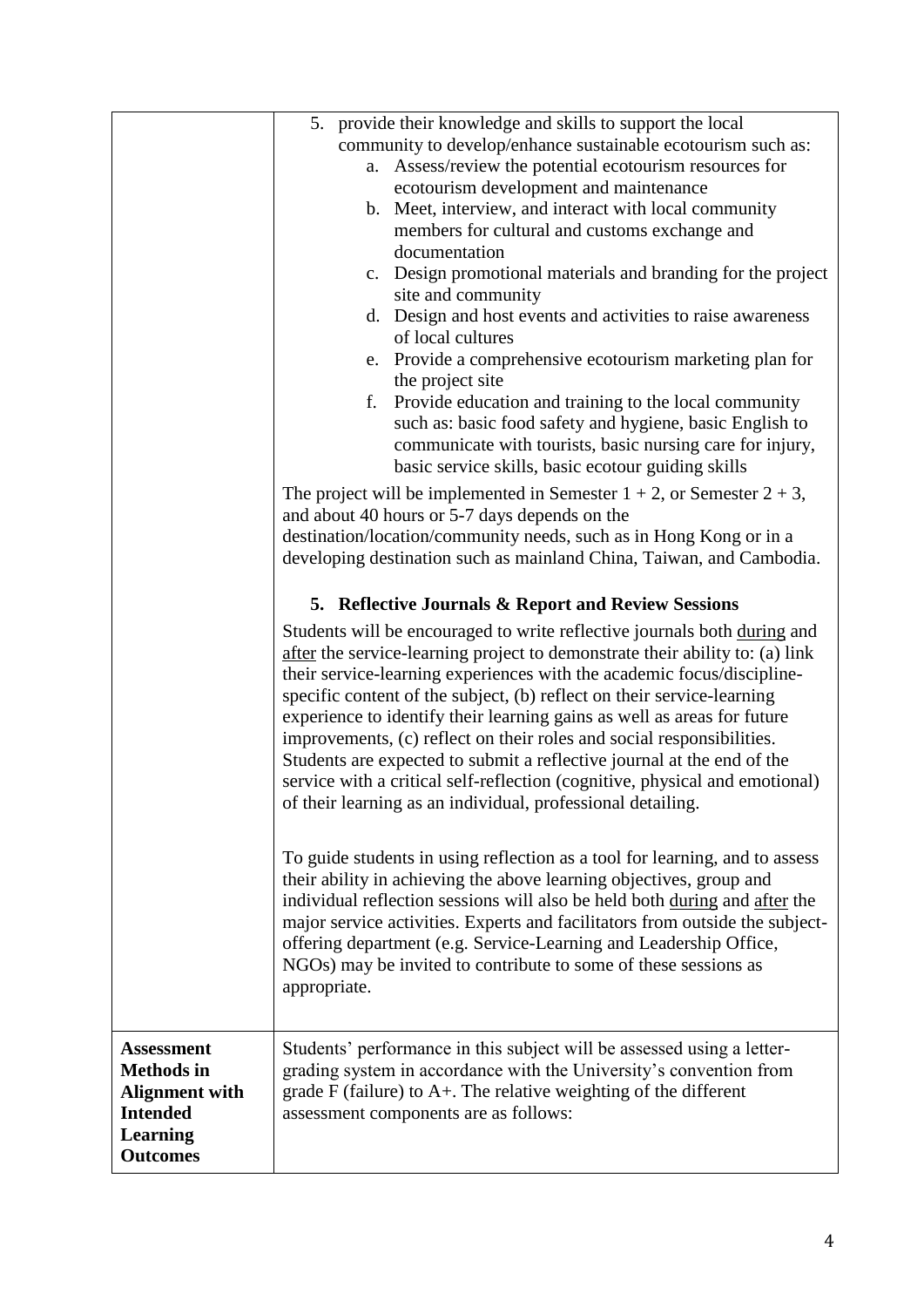|  | Specific<br>assessment<br>methods/tasks                                 | $\%$<br>weigt-<br>ing | Intended subject learning<br>outcomes to be assessed |   |              |   |   |             |   |             |
|--|-------------------------------------------------------------------------|-----------------------|------------------------------------------------------|---|--------------|---|---|-------------|---|-------------|
|  |                                                                         |                       | a                                                    | b | $\mathbf{C}$ | d | e | $\mathbf f$ | g | $\mathbf h$ |
|  | e-Learning Module<br>and Project-<br>specific seminars<br>and workshops | 10%                   | ✓                                                    |   |              |   |   |             | ✓ |             |
|  | Plans/proposals for<br>service                                          | 20%                   |                                                      | ✓ | $\checkmark$ | ✓ |   |             |   |             |
|  | Performance in<br>rendering service                                     | 40%                   |                                                      | ✓ | $\checkmark$ | ✓ |   |             | ✓ |             |
|  | Reflective<br>journal/report                                            | 30%                   | ✓                                                    | ✓ | ✓            |   |   |             | √ |             |
|  | Total                                                                   | 100%                  |                                                      |   |              |   |   |             |   |             |

Students must obtain a pass in all of the components in order to pass the subject.

*Explanation of the appropriateness of the assessment methods in assessing the intended learning outcomes:*

The e-Learning Module and Project-specific seminars and workshops will include assignments and learning tasks that are designed to assess students' ability to link service-learning with the academic content of the subject (ILO a), their empathy for the underprivileged community (ILO g) as well as their understanding of their role and responsibilities in society (ILO h).

Students will be asked to write proposals or plans for the service projects as preparation for service. These proposals will demonstrate their ability to apply their discipline-specific as well as other knowledge and skills to deal with issues and problems in the service settings (ILO b, c and d).

The students' attitude and performance in the rendering of service, their degree of engagement with the service recipients, their collaboration with other students, and interactions with the service recipients and/or collaborating NGOs are obviously indicators of their ability to communicate effectively with peers and stakeholders (ILO f), their sense of civic responsibility, professional ethics and their empathy for people in need (ILO g), and their ability to work collaboratively to apply their knowledge and skills to deal with real problems in the service setting (ILO b, c, d and e).